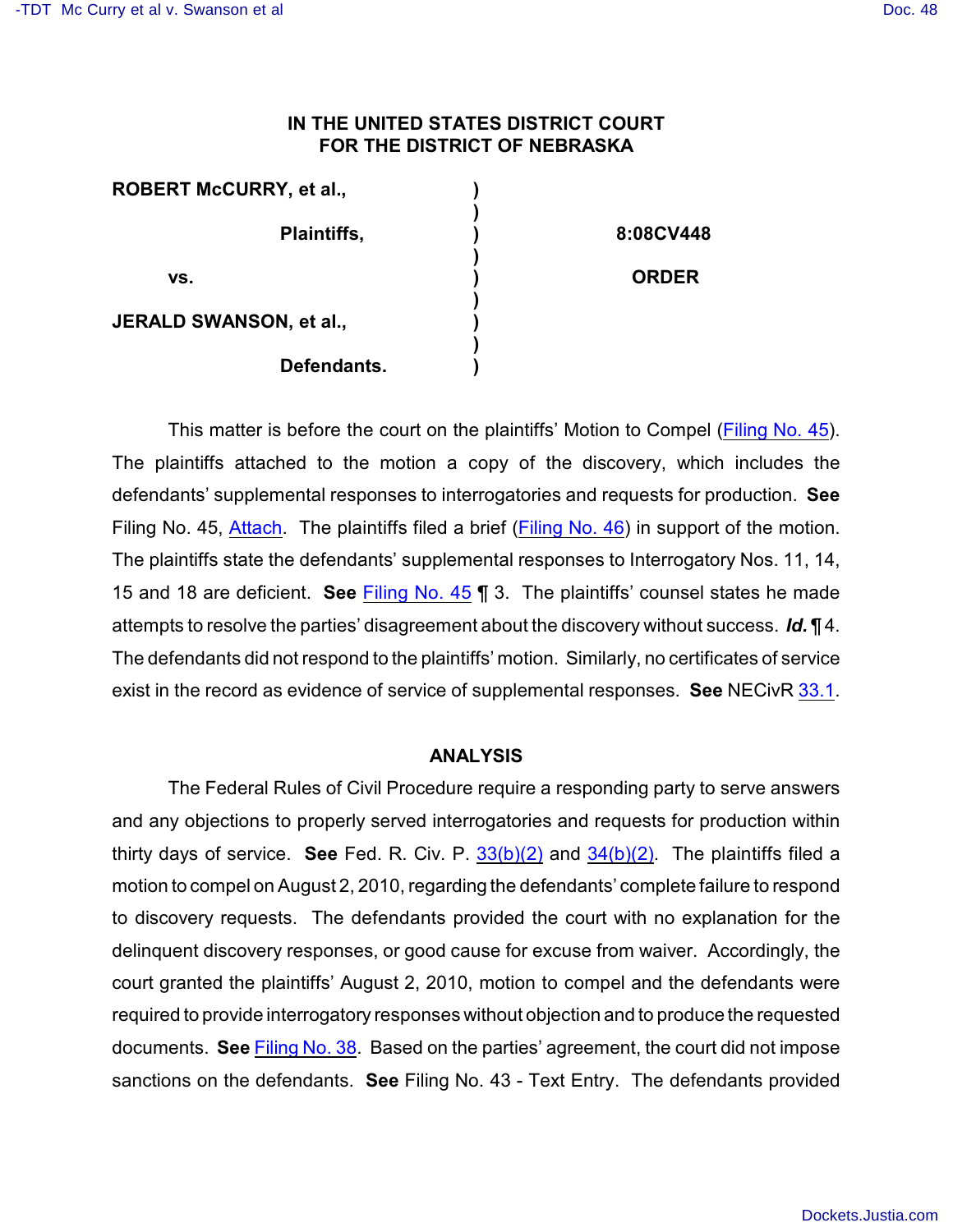supplemental discovery responses on September 8, 2010. **See** Filing No. 45, [Attach](https://ecf.ned.uscourts.gov/doc1/11312101053). The plaintiffs filed the instant motion to compel on September 14, 2010. **See** [Filing No. 45](https://ecf.ned.uscourts.gov/doc1/11312101052). The plaintiffs argue the defendants' relevance objections are unsubstantiated. **See** [Filing](https://ecf.ned.uscourts.gov/doc1/11312101059) [No. 46](https://ecf.ned.uscourts.gov/doc1/11312101059). Further the plaintiffs contend the burden rests with the defendants to provide complete responses rather than merely rely on "reports that were provided." *Id.* at 3 (**quoting** Filing No. 45, [Attach](https://ecf.ned.uscourts.gov/doc1/11312101053). Response to Interrogatory No. 14. Finally, the plaintiffs assert that although some privileged information may be contained in the responses, the defendants failed to timely provide a privilege log. *Id.* at 3-4. The defendants did not respond to the plaintiffs' motion.

The court previously found the defendants waived any objections to the discovery requests. **See** [Filing No. 38](https://ecf.ned.uscourts.gov/doc1/11312086212). Additionally, the plaintiffs meet their threshold burden of showing the requested discovery reasonably bears upon the issues in the case. *[Hofer v.](http://www.westlaw.com/find/default.wl?rs=CLWP3.0&vr=2.0&cite=981+F.2d+377) Mack Trucks, Inc.*[, 981 F.2d 377, 380 \(8th Cir. 1992\)](http://www.westlaw.com/find/default.wl?rs=CLWP3.0&vr=2.0&cite=981+F.2d+377). The burden is on the defendants to provide full and correct responses. **See** [Fed. R. Civ. P. 33\(b\)\(3\)](http://web2.westlaw.com/find/default.wl?rs=WLW10.06&ifm=NotSet&fn=_top&sv=Split&cite=FRCP+33&vr=2.0&rp=%2ffind%2fdefault.wl&mt=Westlaw); *[Continental Ill. Nat'l](http://www.westlaw.com/find/default.wl?rs=CLWP3.0&vr=2.0&cite=136+F.R.D.+682) [Bank & Trust Co. of Chicago v. Caton](http://www.westlaw.com/find/default.wl?rs=CLWP3.0&vr=2.0&cite=136+F.R.D.+682)*, 136 F.R.D. 682, 684-85 (D. Kan. 1991). The defendants failed to meet their burden. Accordingly, the plaintiffs' motion to compel will be granted. Furthermore, the defendants shall show cause why sanctions should not be imposed pursuant to Fed. R. Civ. P.  $37(a)$ . Fed. R. Civ. P.  $37(a)(5)(A)$  provides:

> If the motion [to compel] is granted. . . the court must, after giving an opportunity to be heard, require the party or deponent whose conduct necessitated the motion, the party or attorney advising that conduct, or both to pay the movant's reasonable expenses incurred in making the motion, including attorney's fees. But the court must not order this payment if:

- (i) the movant filed the motion before attempting in good faith to obtain the disclosure or discovery without court action;
- (ii) the opposing party's nondisclosure, response, or objection was substantially justified; or
- (iii) other circumstances make an award of expenses unjust.

## [Fed. R. Civ. P. 37\(a\)\(5\)\(A\)](http://www.westlaw.com/find/default.wl?rs=CLWP3.0&vr=2.0&cite=FRCP+37).

The defendants' failure to provide complete discovery responses required the plaintiffs to file a second motion to compel. The court shall, after the defendants have a